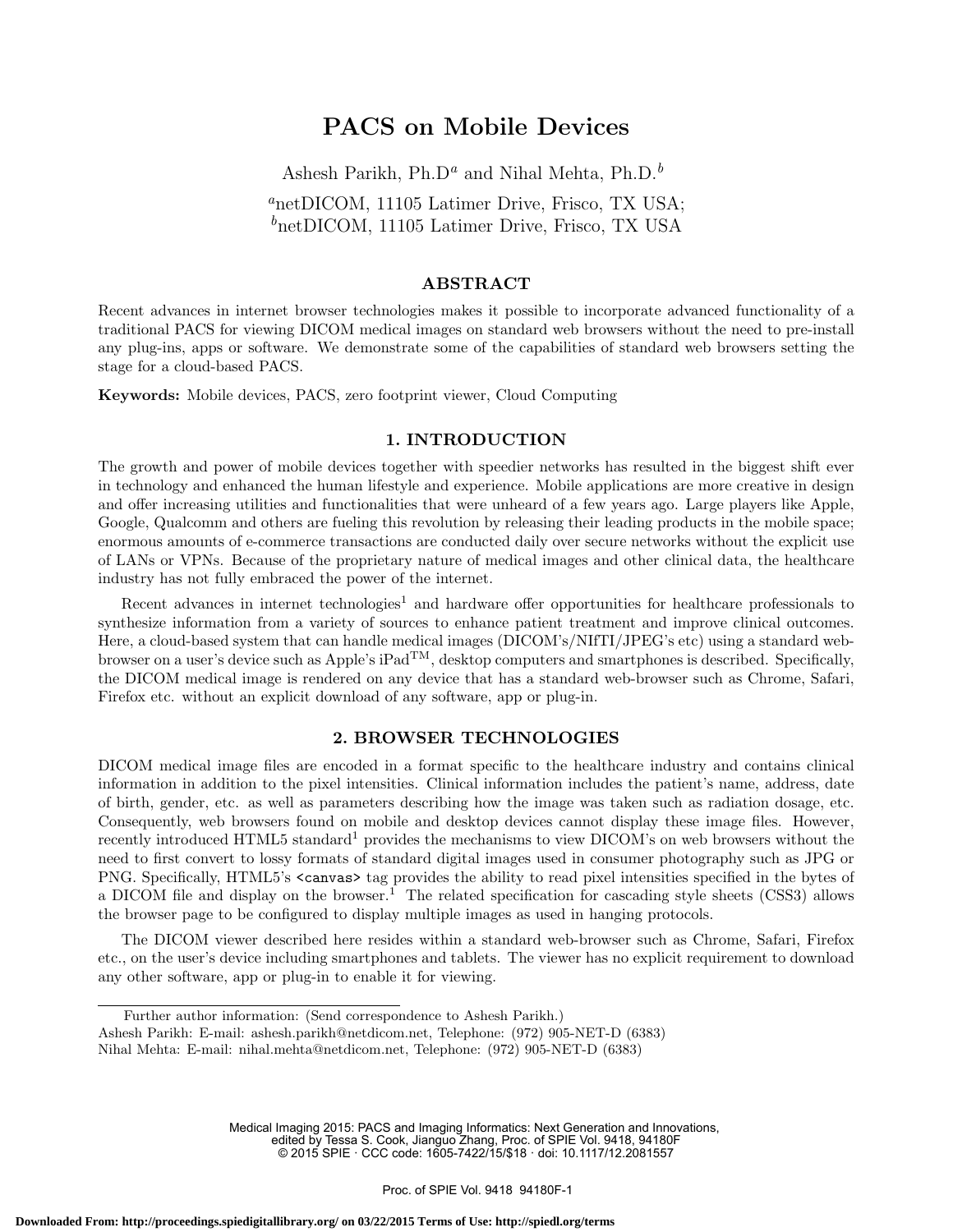

Figure 1. 3 Pillars of Web-Based Applications (Client-Side Technology)

that the user can "scroll" through them without the continual refreshing of the web page. (A page refresh, from a user's perspective, manifests as a blank page before the new page loads in the browser.) It's not enough to simply view a single DICOM image frame on a mobile device. For a mobile device to be used in clinical practice, the mobile device must be capable of displaying the frames of a series in succession so

The functionality that facilitates the scrolling through the frames in a seamless manner is Javascript's AJAX. Ajax (Asynchronous JavaScript And XML) is a group of interrelated Web development techniques used on the client-side to create asynchronous Web applications. In HTML5, AJAX has been upgraded so that binary files can be downloaded from the server without page refreshes.

These technologies are the prime drivers for making the viewer a truly zero footprint viewer. Furthermore, as this is accomplished on a web-browser, it offers many possibilities to replicate and customize the display of a traditional PACS system.<sup>2</sup> Moreover, while Radiologists may use their workstations for diagnosis and report writing in their daily work, easy access of images on any device over a secure connection anywhere can enable them to respond to emergency situations.<sup>3</sup> As a practical matter, a clinical practice instead of keeping a specialist on call, could find it more efficient to reach out to them as and when needed during emergencies. Finally, the security and permissions for users can be managed by appropriate authentication and authorization mechanisms; after the session is over, all image and other data is deleted automatically. Thus, this solution is safe and secure and nothing can be copied or transferred to another system at a later time.

The 3 pillars, see Figure 1, that enable an interactive web page are HTML, CSS and JavaScript. HTML script allows the marking of the page such as the demarcation between the text and the image area. CSS defines how the elements are displayed on the same page. Finally, JavaScript is the engine that makes the page interactive.

To support the viewing of DICOM medical images on a mobile device's web browser without the user having to download any plug-ins, apps or pre-install software or hardware graphics drivers, the DICOMs first have to be uploaded to web-based PACS application on a web server.<sup>3</sup> Such applications typically read the DICOM headers<sup>4</sup> when the DICOM files are uploaded to the system. Then they create patient records in a relational database that associate the patient and the DICOM files.

Subsequently, users are able to view worklists or search for the DICOMs of patients securely over the internet.<sup>3</sup> Once the user selects a specific series to view, the server side code on the web-based application will send an HTTP response to the requesting web browser. This response will contain the appropriate HTML/Javascript/CSS code. The HTML will contain the markup information for the DICOM, and the CSS will contain the layout information. The key, however, is the JavaScript code that contains the instructions to download the relevant DICOM medical image files, and then to extract the pixel intensities and display them within the HTML5 <canvas> tag.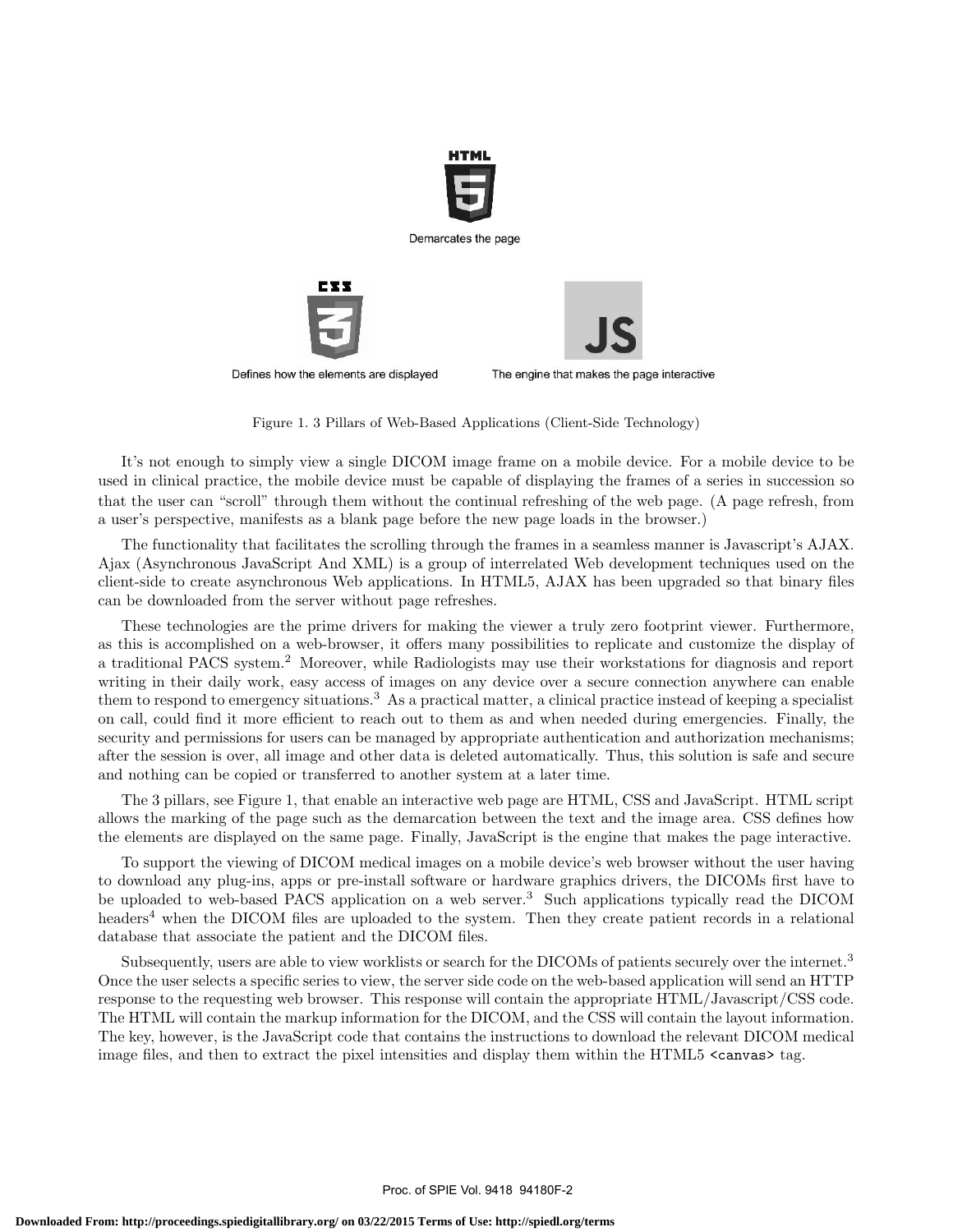



Figure 2. Sending DICOM Image Files to Web Browsers

Figure2 is a schematic of DICOM image files that are being sent to the web browser from a web-based PACS application.

Nowadays, most users around the world enjoy high broadband upload and download rates (in Mbps). As a result, on a typical wi-fi network, an entire series of CT study comprising of about 130 images can be downloaded in about 30 seconds and displayed on a web browser. Consequently, DICOMs images can be rendered in almost real-time. however, to further decrease the latency and have the images display even faster, several optimization techniques can be used. For example, web-based applications can be configured to download the image files for the first few frames first and then downloading the others as the user starts to scroll through the frames. Rendering can be sped up even more. Instead of sending all the bytes of the DICOM image file, only a fraction of the pixel intensities can be sent to the web browser initially. This reduces the payload that needs to be sent initially. This process will result in a lower resolution image. However, there would be no visible degradation since the missing pixel values are needed only for zooming. Then, once the image has been rendered, the other bytes are sent from the web-based PACS application to the web browser.

Likewise, upload rates have also increased over the last few years. For example, it's fairly common to upload 30 CT images per minute to the web-based PACS. Using compression, even higher upload speeds can be achieved.

## 3. WEB-BASED DICOM VIEWER

In this section, we illustrate some of the capabilities of an advanced DICOM viewer in a standard web browser, rivaling those of a traditional PACS workstation. In all of the examples shown, the diagnostic quality DICOM medical images are displayed without the user having to download and install any plug-ins, apps or any other software or graphics drivers.

#### 3.1 Examples of Studies Displayed on Viewer

Figure 3 shows 2 series from a single study of an MRI Breast Bilateral WWO; one is a CAD 103 sub phase 4 and other is a dADC. The Radiologist can scroll over the series by using 2 fingers of the touch pad or by using the mouse-wheel. Full functionality is available for image viewing; access to standard viewing tools is also available, see the toolbar at the top of each image. Using these tools, the user can adjust the image WW/WC, zoom level, pan across the image, as well as measure various geometrical quantities such as length, shape, and angle.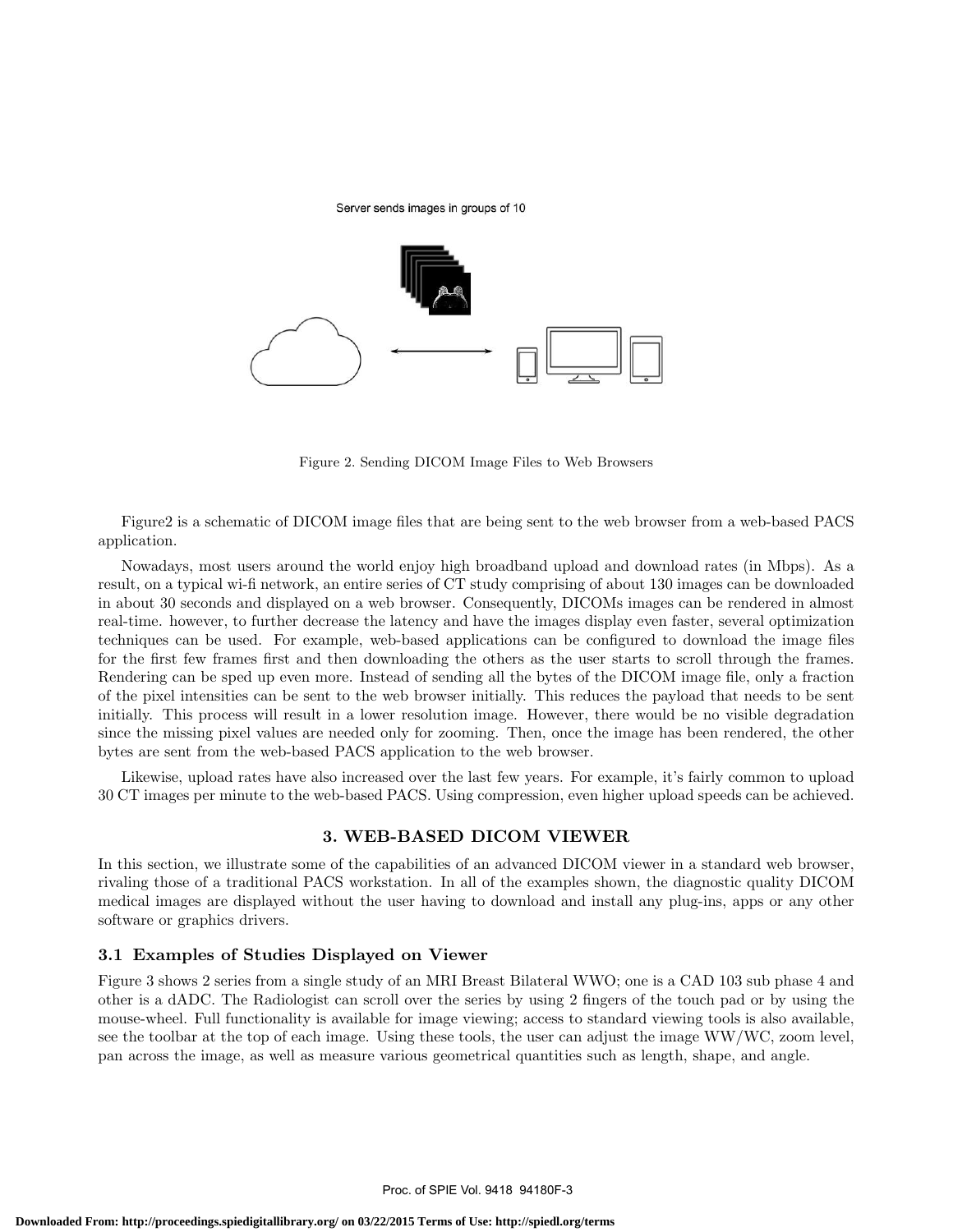

CAD 103 Sub Phase 4

dADC

Figure 3. Display of 2 Series from a Single Study (Actual screenshot taken from netDICOM.net's netVIEWER, a commercial viewer)

Figure 4 shows an example where 4 series are displayed simultaneously on a web-based Viewer. Upper-left shows a recent series of MRI Bilateral with T without Contrast. Lower-left is a PET CT Tumor Whole Body, while the right-side has been split to display 2 series from the base-line MRI Bilateral T without Contrast. This illustrates the flexibility that is offered by using a web-based architecture.

## 3.2 Volumetric Reconstruction

Since the DICOM image is displayed on the web browser using HTML5's <canvas> tag, the pixel intensities can be manipulated using JavaScript. Consequently, advanced image processing algorithms can be applied to highlight clinical regions of interest. Specifically, convolution kernels enable image transformations to detect edges of tumors and other medically significant artifacts. Other algorithms such as Maximum Intensity Projection, Multi-Planar Reconstruction, and Edge Detection can also be applied for additional analysis. Figure 5 demonstrates that the browser is capable of running edge detection algorithm. The image on the left is the original DICOM image. The image on the right is the result of executing a basic edge detection algorithm within the browser itself without any plug-ins or pre-installed software. (In practice, as in this example too, a series of image processing algorithms are executed in sequence. Typically, smoothing kernels are used first, often followed by thresholding to remove unwanted artifacts in the image before executing the edge detecting algorithms themselves. In addition, the kernel specifications differ when detecting tumors and lesions in different organs or tissues. All of these variances can be accommodated in a web-based PACs.)

It's important to note that the native image resolution of browsers, and many other PACS workstations, is limited to  $2^8 = 256$  shades of gray. So, while image processing kernels can be applied using JavaScript on the DICOM image in the browser itself, it may not be sufficient for certain clinical uses. For example, a typical CT scan produces DICOM images of higher resolutions  $2^{16} = 65,536$  shades of gray.<sup>4</sup> In these cases, the image processing algorithms to extract relevant clinical information can be run on the server. The server-side code would apply the appropriate kernels against the pixel intensities extracted from the DICOM itself. Thus, medically significant information, often invisible to the naked eye, can be uncovered. It's worthwhile to point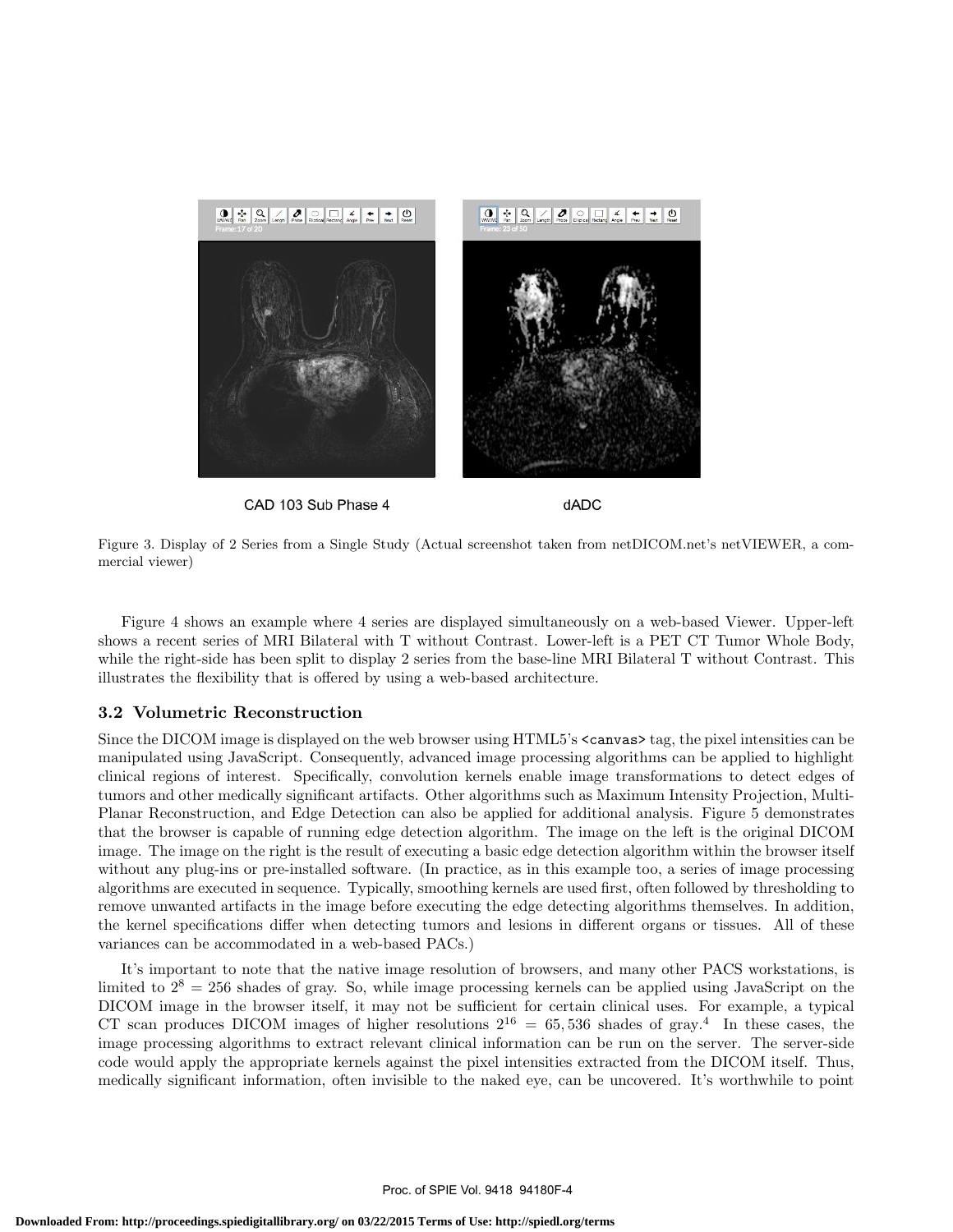

Figure 4. Multiple Series (Actual screenshot of a commercial viewer, netDICOM's netVIEWER )



Figure 5. Detecting Tumors using Edge Detection (Actual screenshot taken from netDICOM.net's netVIEWER, a commercial viewer)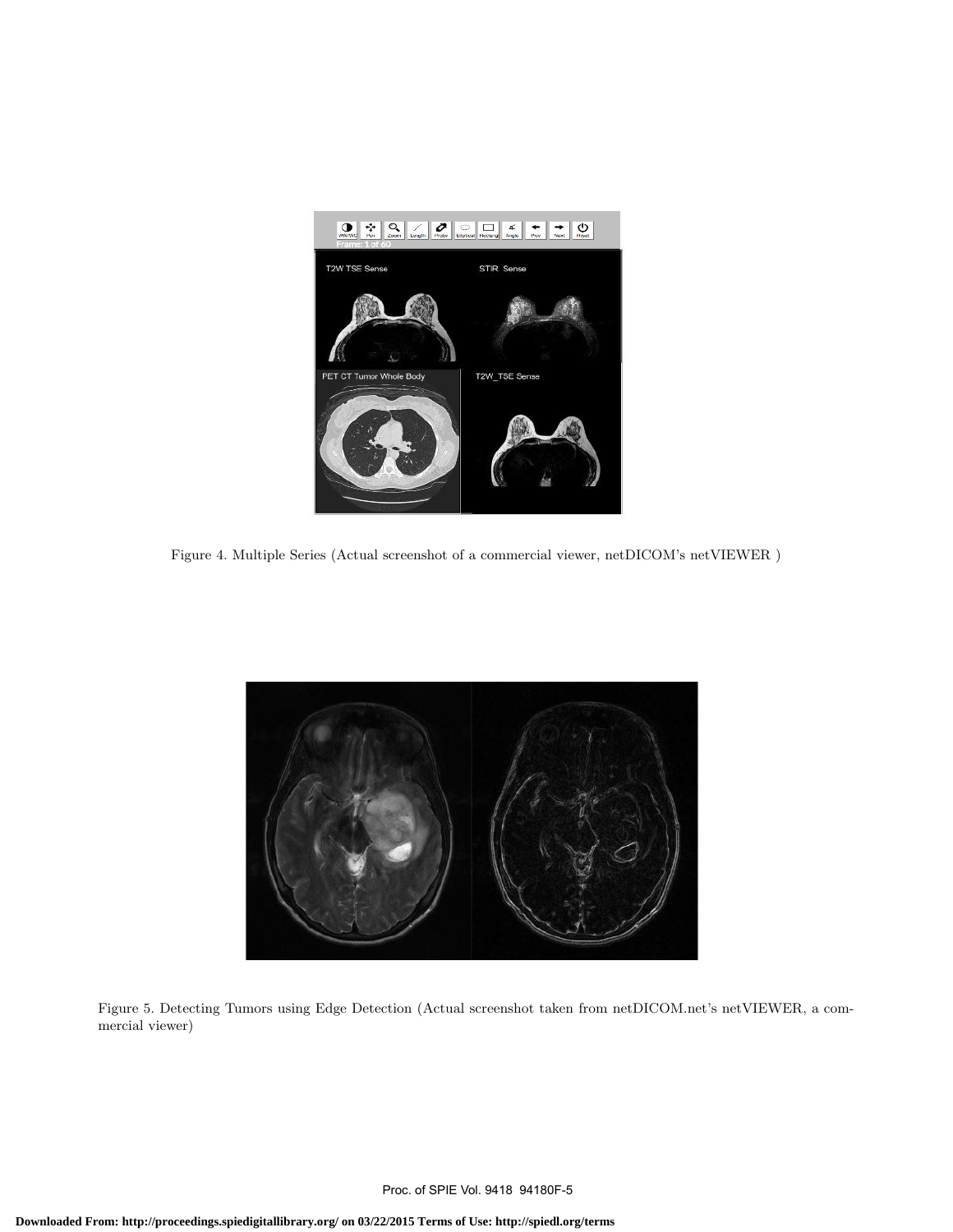

Figure 6. Multiplane Reconstruction (Actual screenshot taken from netDICOM.net's netVIEWER, a commercial viewer)

out that most radiologists work within the limitations of 256 shades of gray. In developing countries, where PACS workstations are few, the DICOMs medical images are first converted to lossy JPG images. Thus, using current web-based technologies, not only can these countries benefit from viewing DICOMs in their native form, physicians all over the world can "see" information that was previously not visible to them.

In addition, kernels that simply enhance the user experience by using image data for planar reconstruction can still be performed on the browser. Figure 6 shows an example of Multi-Planar reconstruction of an image.

Modalities where image slices with very small thickness are collected in one axis can be used to reconstruct image view's in other axes. In the figure, CT's from rlog conversion with Axial view for Head-Neck region were collected. Using the Multi-Planar algorithm, the two other planes viz. Coronal and Sagittal have been derived and presented on the viewer. Image Processing enables transformation and reconstruction of data from tools with high spatial resolution and project the data in other views for better diagnosis.

#### 3.3 Hanging Protocols

A useful feature of traditional PACS workstations is hanging protocols. These controls the arrangement of different viewing areas so that the radiologist can see different aspects of the study simultaneously while reading and reporting.

Hanging protocols can be replicated easily on a web page using CSS, including the ability to flip images, especially useful for breast studies.

Figure 7 is a schematic of how a user can define several windows. Using CSS, the number of areas and their arrangement can be easily configured. The layout definition also specifies whether a series consisting of multiple images should be viewed in a stack or tiled manner.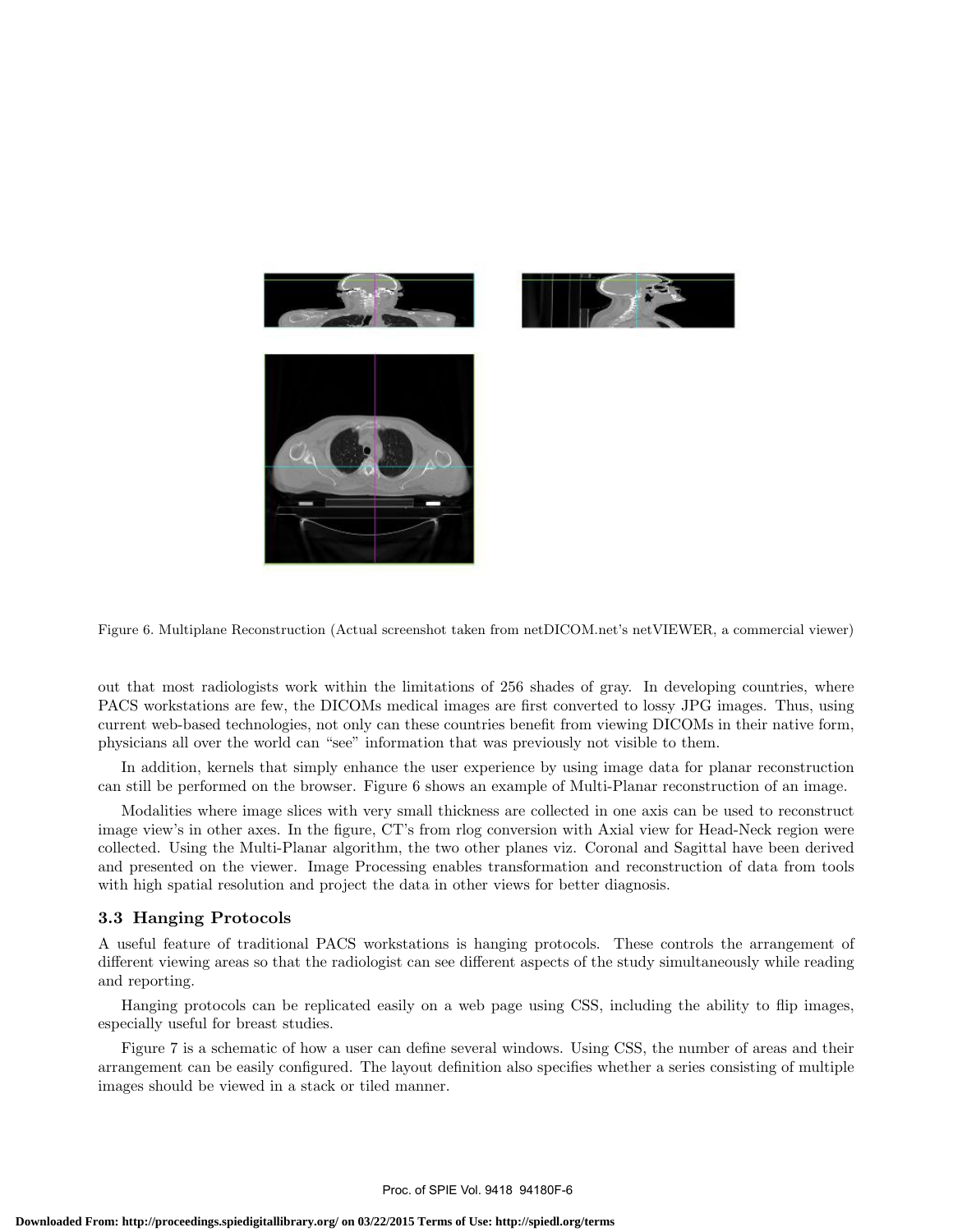

.1 Figure 7. Unlimited hanging protocols possible.

## 3.4 Additional Capabilities

In this section, we outline a couple of additional capabilities that a web-based PACS offers.

## 3.4.1 Multiple User Sessions

There are no explicit limits to the number of user sessions that can be handled by a web server. Moreover, many sessions can view the same page. This feature can be used to show different aspects of a patient's studies to the Radiologist on several physical display monitors simultaneously. Figure 8 shows several sessions opened by a Radiologist to view the study, as in a traditional PACS environment. Another window can serve the purpose to dictate the report using the voice dictation and speech recognition capability is built into the device. In addition, web technologies enable an unique feature, collaboration, that is not found in traditional PACS. Along with viewing of images, users can initiate web-conferencing sessions and click-to-call with patients or other collaborators. As this is possible over a secure wireless network without any explicit need of VPN or LAN, the patient, referring physician or a sub-specialist can access the same study anytime, anywhere and on any device for instant web conference. Similarly, the current study can be very easily compared with a prior study or studies across different modalities that are stored on the database.

## 3.4.2 Automatic Notifications on Abnormality Detection

Since the DICOM header tags are read by the web-based PACS when DICOM images are first loaded to the server, additional functionality can integrated into the application. For example, Figure 9 demonstrates how a web-based PACS application can automatically send emails if abnormalities are detected when a DICOM image file is uploaded to the server.

## 4. SUMMARY AND CONCLUSION

In this presentation, a cloud-based system has been described that can display DICOM medical images on a standard web browser, also called a zero footprint viewer that requires no plug-ins, apps or specialized graphics drivers. The capabilities of these viewers rival those found on traditional PACS. Moreover, being a web-based application, additional capabilities such as automatic notification emails can be integrated into the workflow with relatively little ease.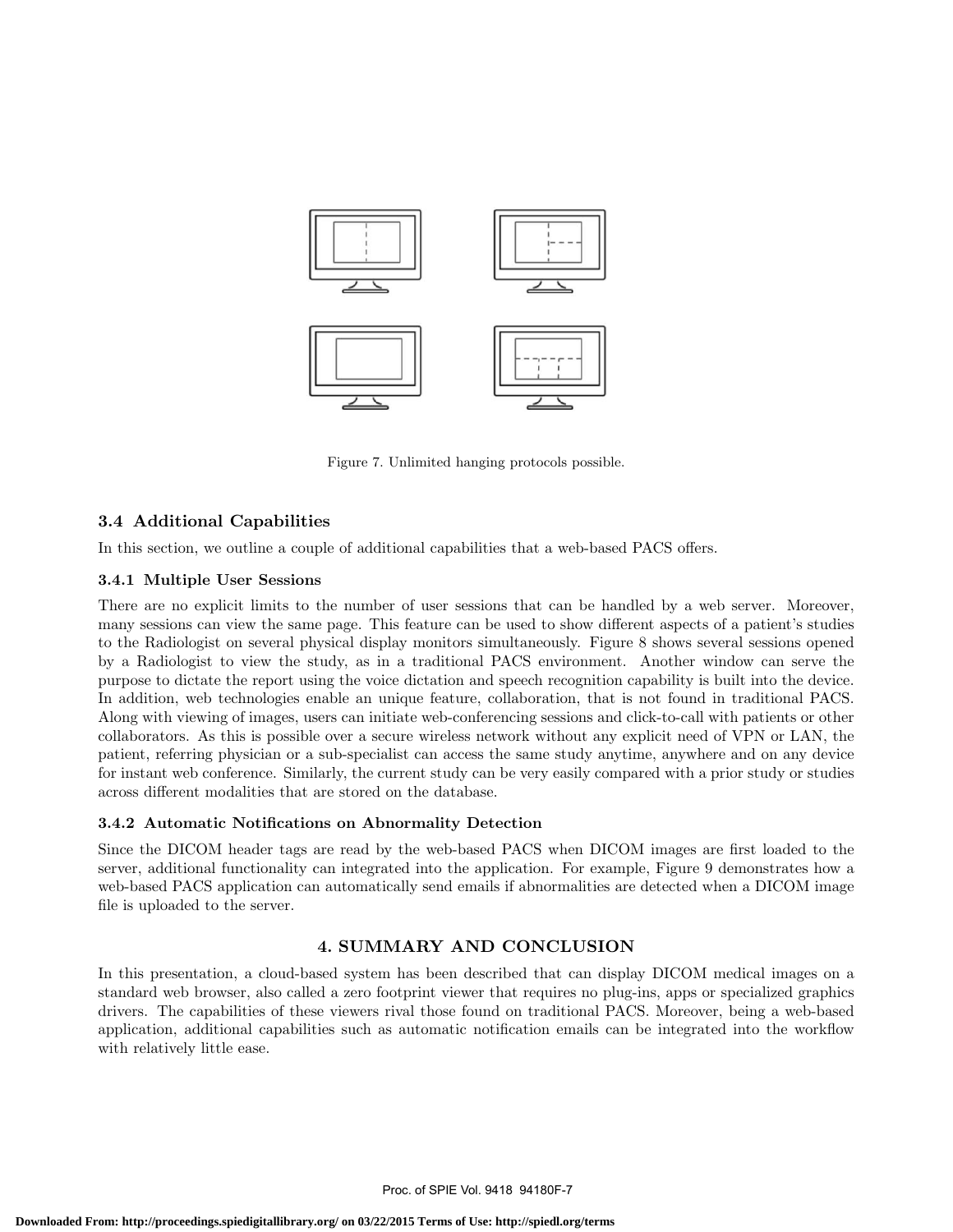## **REFERENCES**

- [1] W3C, [Open Web Platform Milestone Achieved with HTML5 Recommendation]. http://www.w3.org/2014/10/html5-rec.html.en.
- [2] Bolan, C., [Cloud PACS and mobile apps reinvent radiology workflow]. http://www.appliedradiology.com/.
- [3] Parikh, A. and Mehta, N., "PACS next generation," SPIE Conference Proceedings (2015).
- [4] Pianykh, O. S., [Digital Imaging and Communications in Medicine (DICOM)]. Springer.



Figure 8. Several Simultaneous Sessions